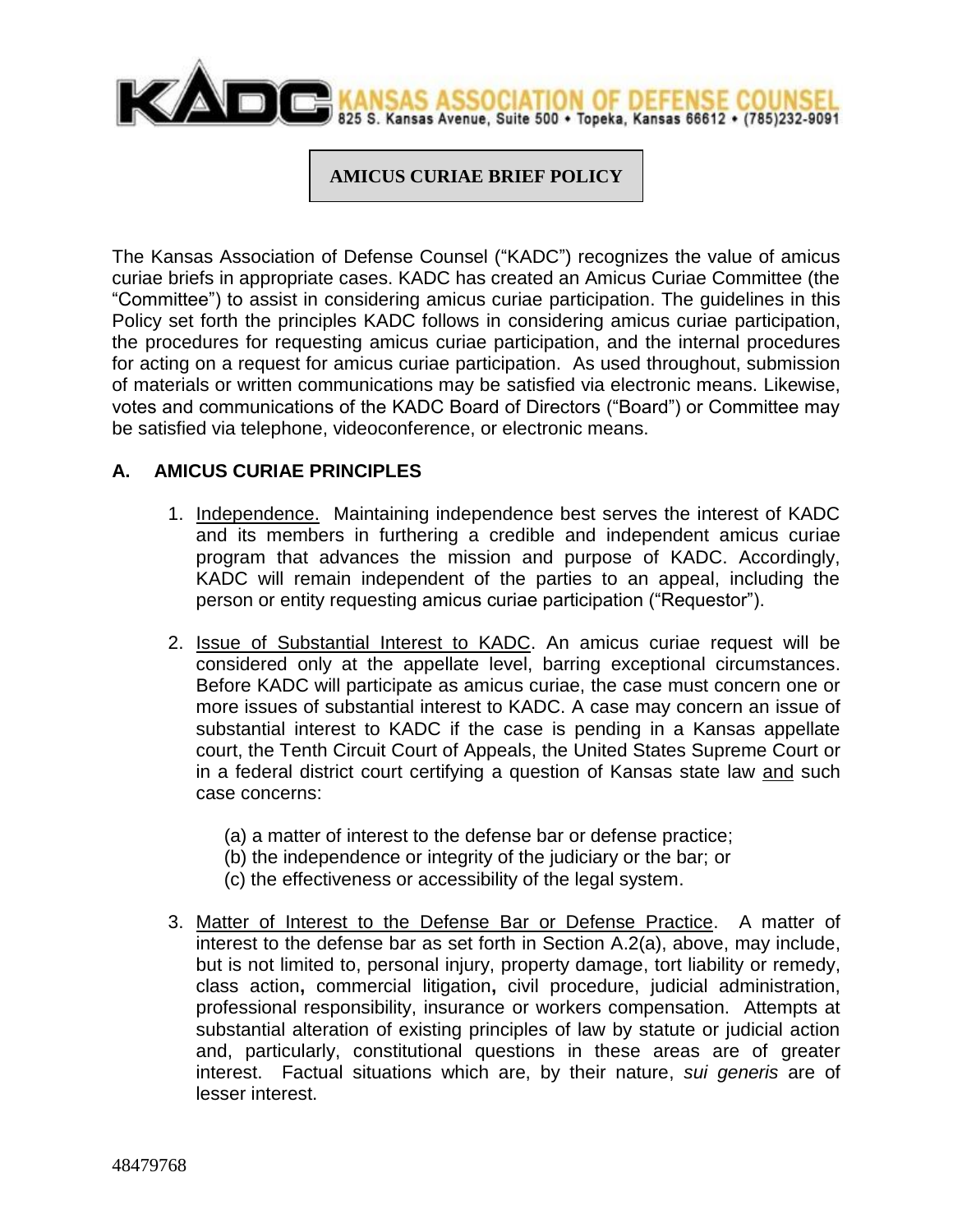- 4. Necessity of Amicus Curiae Brief. To participate in amicus curiae briefing, the case must present an opportunity for KADC to make meaningful and original arguments that could result in a contribution to jurisprudence. The Committee will consider the necessity of an amicus curiae brief by considering, *inter alia,* whether any brief already filed with the court provides the court with an accurate and thorough analysis of the particular issue of interest to KADC. KADC will generally decline to participate as amicus curiae where the issue of interest to KADC is already fully developed by any such brief.
- 5. Brief Standards. The Committee will ensure that any amicus curiae brief filed on behalf KADC is of high quality. The Committee may decline to recommend participation as amicus curiae or may decline to file a completed amicus curiae brief in any situation where lack of time or other considerations may compromise or has compromised the quality of the brief or where the points raised in such brief are not consistent with the mission and purpose of KADC.
- 6. Request from Appellate Court. KADC will honor an appellate court's request for an amicus brief, barring exceptional circumstances.

## **B. PROCEDURES FOR REQUESTING AMICUS CURIAE PARTICIPATION**

- 1. Submitting Request Form and Underlying Dispositive Ruling. The Requestor will complete in its entirety the KADC Amicus Curiae Request Form ("Request" Form") and submit it, along with the underlying dispositive ruling subject to review, to: (1) the Chair of the Committee ("Chair"); and (2) the KADC Executive Director.
- 2. Submitting Additional Required Materials. In addition to submitting the Request Form and the underlying dispositive ruling, the Requestor will submit, as they become available, copies of the Docketing Statement, all appellate briefs filed in the case, and other information as may be requested by the Committee.
- 3. Necessity of Docketing Statement. The Committee will not make a recommendation to the Board until such time after it reviews the Docketing Statement.
- 4. Requestor's Compliance with Procedures. A request for amicus curiae brief will not be considered if the Requestor fails to substantially comply with the above-stated procedures for requesting amicus curiae participation.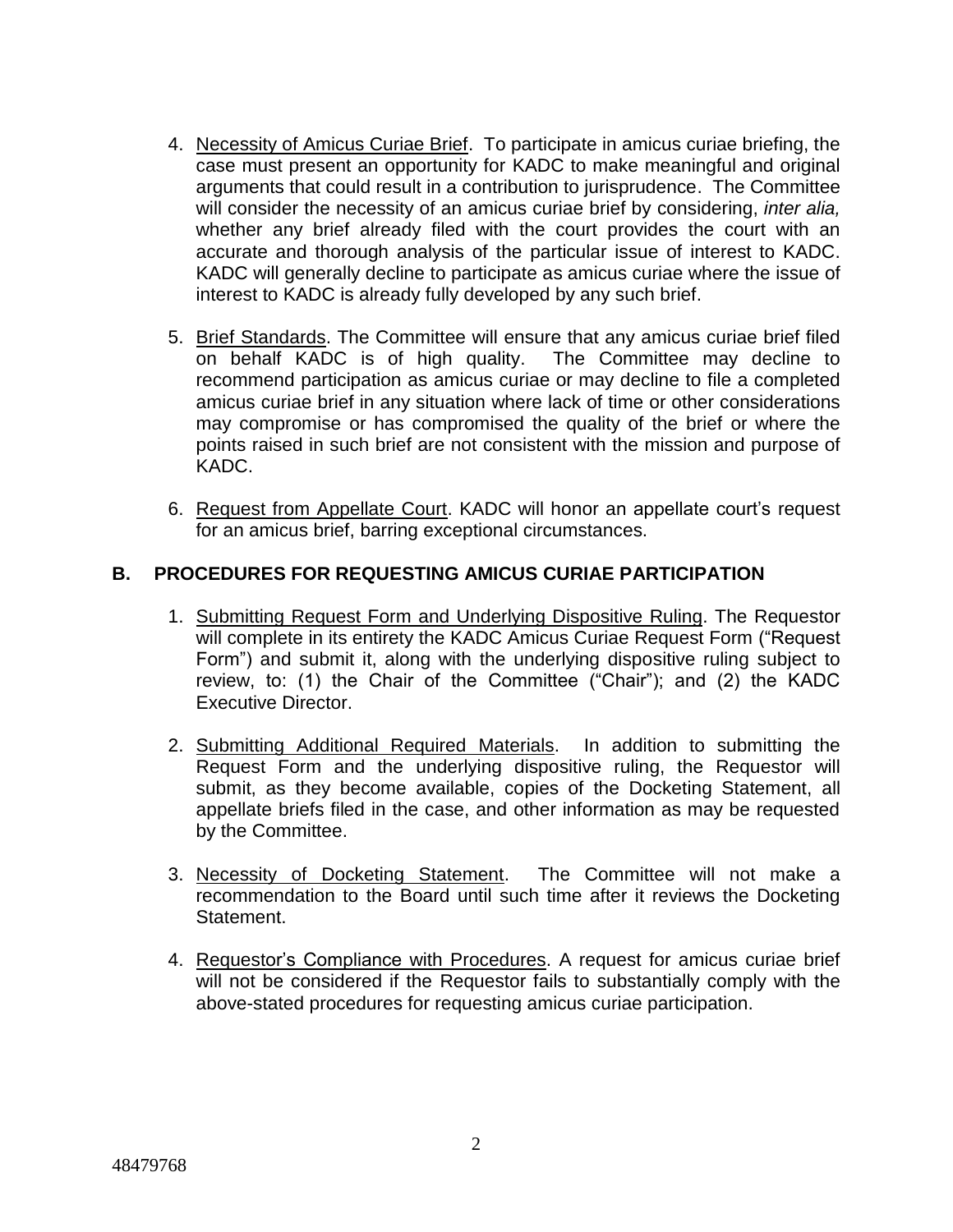## **C. COMMITTEE AND BOARD PROCEDURES**

- 1. Committee Action on Request. A request for amicus curiae participation will be acted upon at the earliest feasible date by a quorum of the Committee. The Chair, or his or her designee, will notify all members of the Committee of the request and provide each with the Request Form, dispositive ruling and, if available, copies of the Docketing Statement and all appellate briefs to consider what recommendation will be made to the Board. The Committee will confer to reach consensus by majority vote as to whether the request for amicus curiae participation should be granted or declined and, if the consensus is to grant the request, the suggested position KADC should take.
- 2. Content of Committee Recommendation. Upon obtaining a consensus supported by a majority of the Committee, the Chair will submit a written recommendation to the Board. The recommendation will include:
	- a. A succinct analysis of the issues raised by the case;
	- b. A recommendation as to whether the request for amicus curiae participation should be granted or declined; and
	- c. If the Committee's recommendation is to grant the request,
		- i. the recommended position KADC should take;

ii. suggestion of one or more KADC members who would be an appropriate author for the brief, if known to the Committee; and

iii. disclosure of the number of amicus briefs submitted by KADC in the fiscal year in which the brief would be filed.

- 3. Authority to Decide on Request. Upon review of the Committee's recommendation, the Board will decide, by majority vote, whether KADC will participate as amicus curiae. The Board will advise the Chair of the results of the vote and of the Board's sentiment regarding the recommended position KADC should take and an appropriate author for the brief. The Chair will then promptly notify the Requestor of the decision and, if the request is granted, will arrange for a KADC member to author the brief.
- 4. Emergency Procedure. Where a case appears to concern one or more issues of substantial interest to KADC but the timing of the request is such that submission to and consideration by the full Board is not feasible, the Committee or the Board may recommend that the President of KADC ("President") act upon an amicus curiae request solely for the purpose of granting permission to file an Application to File Amicus Brief ("Application") with the appropriate court. In such circumstances, the President will consult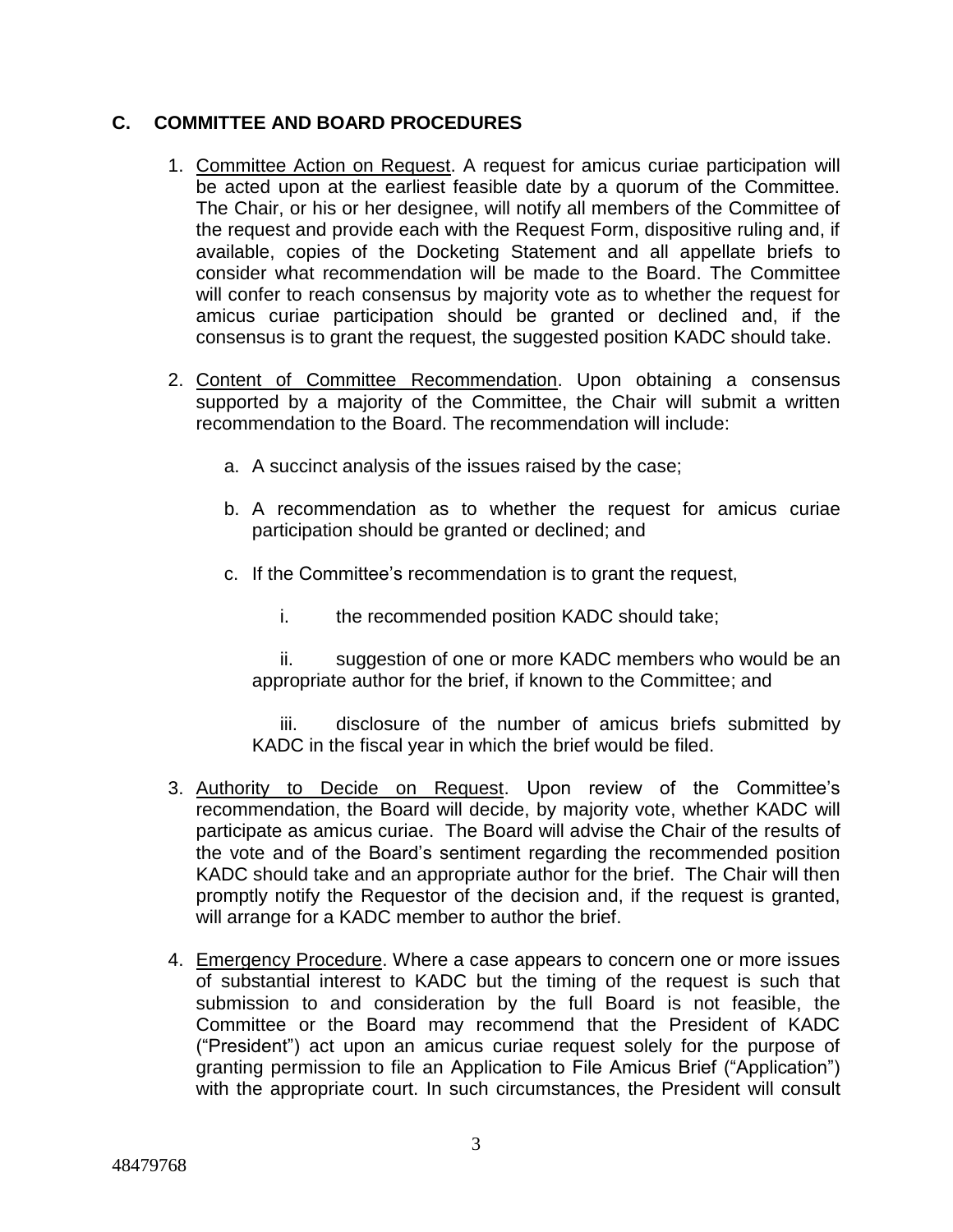with the other members of the KADC Executive Committee, if possible, to determine whether such emergency action is necessary or warranted. In the event that the President determines that emergency action under this section is warranted, he or she will promptly inform the Board of the action taken and of the substance of the request so that the Board can consider appropriate action under Section C.3 of this policy. No request for participation will be granted if either the Board or the Committee concludes that a quality brief cannot be prepared in the amount of time available, or if timing of the request would otherwise render impossible or impractical compliance with Kansas Supreme Court Rule 6.06 and amendments thereto.

- 5. Preparing and Approving the Application and Brief. When preparing the Application and subsequent brief, the author shall collaborate with the Committee to insure that the arguments made in each are consistent with the stated position of KADC and will not compromise the interests of KADC and its members. The author shall circulate a final copy of each to the Chair and the President, or their designee(s), in sufficient time to allow for meaningful review and approval before filing.
- 6. Signing and Filing the Application and Brief. The Application and brief each will reflect the author's signature and his or her law firm or company signature block but will reflect that the filing is on behalf of KADC (i.e., "Attorney for Amicus Curiae Kansas Association of Defense Counsel").
- 7. Compensation to Author. For any amicus curiae brief filed on behalf of KADC, KADC will pay to the law firm of the amicus curiae brief's author a flat fee of \$1,000, inclusive of all attorney and support fees, photocopying, binding or other costs or expenses the author or his or her law firm or company may have incurred. The Committee has discretion as to whether to pay for a brief prepared on behalf of KADC, but not filed, whether because of the quality of the brief or other reasons.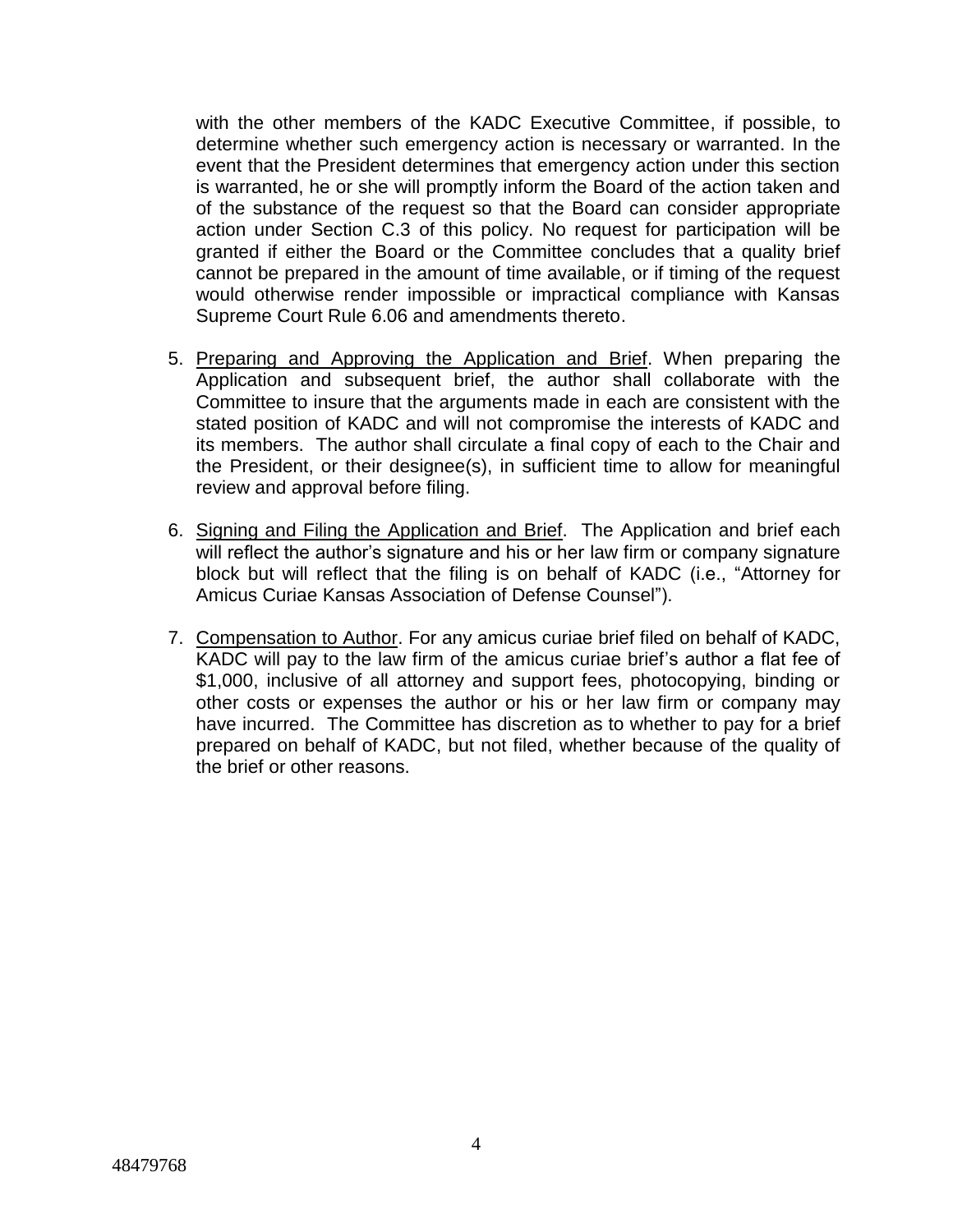

# **AMICUS CURIAE BRIEF REQUEST FORM**

The Kansas Association of Defense Counsel's Amicus Curiae Committee and its Board of Directors evaluate potential amicus curiae participation on appellate matters involving issues of substantial interest to KADC. If you would like KADC to consider preparing and filing an amicus brief, please complete this Request Form in its entirety, including submitting a copy of the underlying dispositive ruling subject to review and, if available, the Docketing Statement and appellate briefs.

### **Amicus Participation Requested By:**

| Requestor's relationship to or involvement with the appellate matter, including<br>disclosure of any personal or professional interest or conflict of interest: |  |  |  |
|-----------------------------------------------------------------------------------------------------------------------------------------------------------------|--|--|--|
| <b>Appellate Case Information:</b>                                                                                                                              |  |  |  |
| Case Caption/Case No.:                                                                                                                                          |  |  |  |
|                                                                                                                                                                 |  |  |  |
|                                                                                                                                                                 |  |  |  |
|                                                                                                                                                                 |  |  |  |

Counsel for Appellee(s):

Briefing deadlines and oral argument date, if known: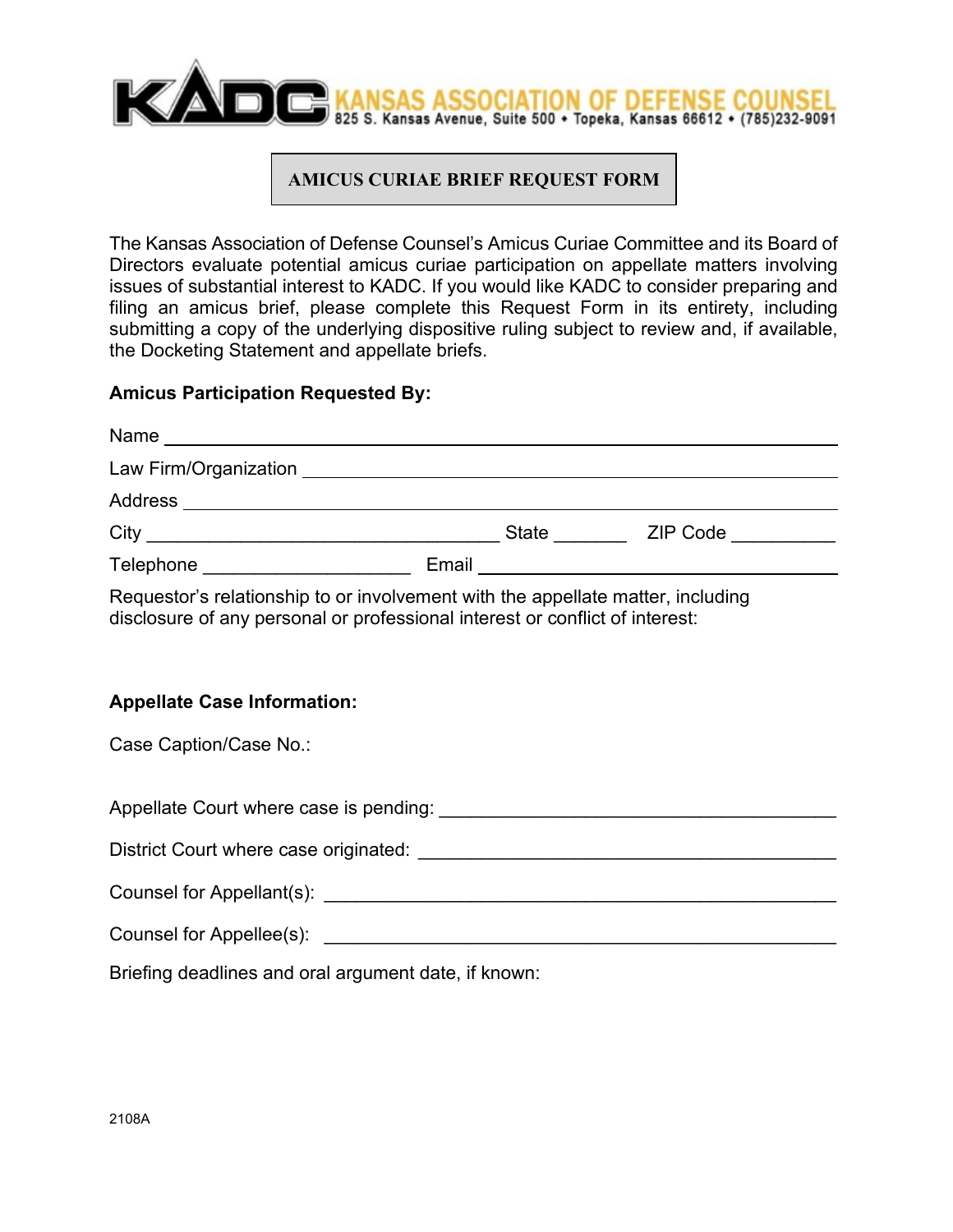Brief recitation of the facts of the case:

#### **Requested KADC Participation:**

Issue(s) on appeal and specific issue(s) that the requestor asks KADC to address:

Brief statement of the principles of law to be supported, together with an explanation of the reasons this case is appropriate for KADC participation:

Identify any potentially dispositive issues that the appellate court could decide before reaching the issue of substantial interest to KADC:

Identify all KADC Amicus Curiae Committee members or Board members with whom the requestor has communicated regarding this case, if any:

Additional information: